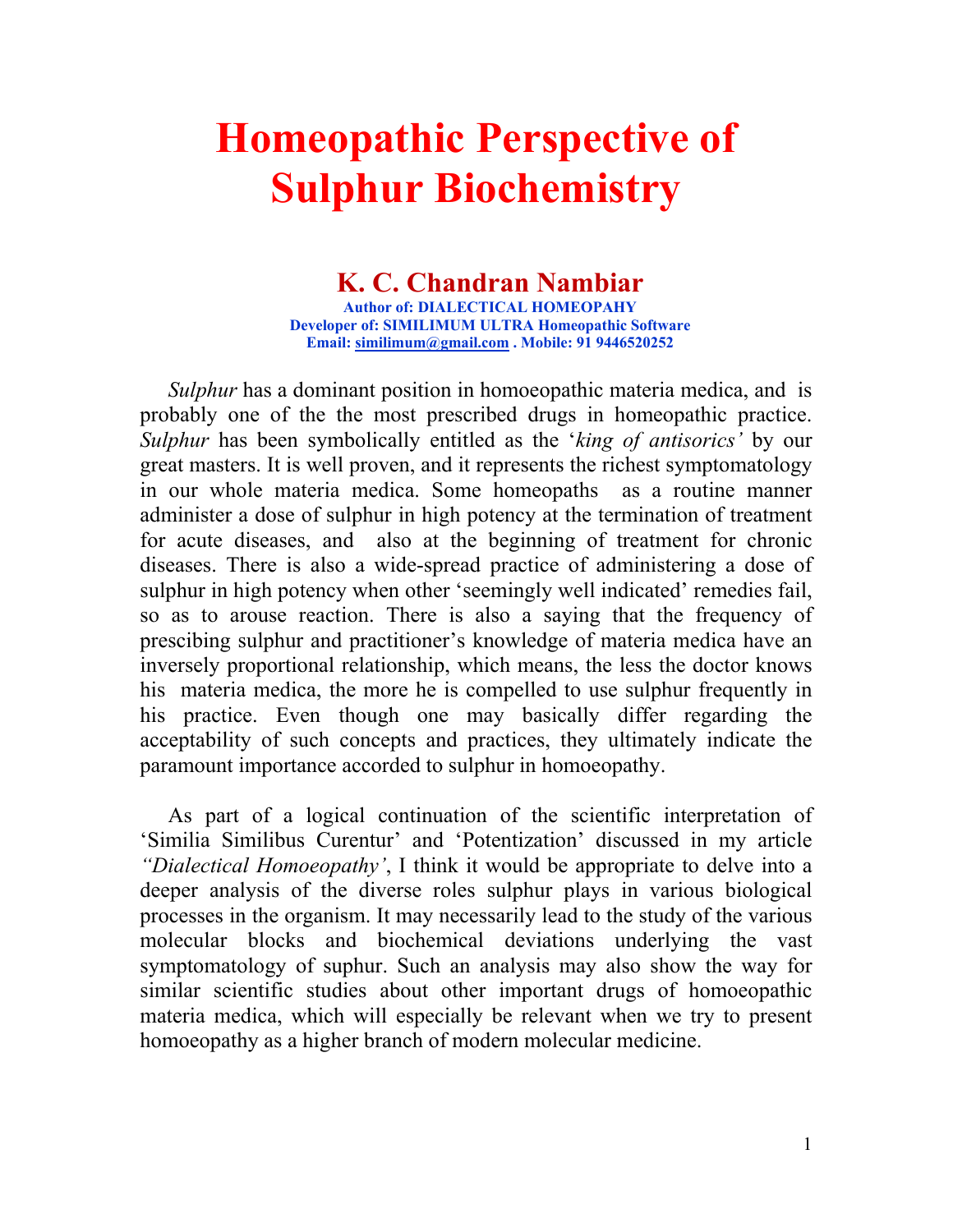In my opinion, we have to undertake a huge reasearch project to study the symptomatology of all important drugs of our materia medica, in such a way that we can identify their individual symptom complexes in relation with the structure and configuration of the active groups of various constituent molecules of the drug substances. As in the case of every state of pathology, no drug symptom can be produced in an organism without a corresponding chain of molecular processes underlying it, initiated by the interaction of some or other drug molecules with some or other biological molecules. From a scientific point of view, drug symptoms should be interpreted and utilized as minute biological indicators of corresponding molecular blocks and biochemic deviations brought about in the organism by the action of drug molecules. We should begin learning materia medica from this scientific perspective, at least in future.

To begin with, let us take up the study of sulphur. For this, we have to collect and analyze all the available information regarding the diverse biochemical processes in the organism in which sulphur has a role to play. Obviously, such a study includes not only the study of various natural biological molecules in the organism, but also various exogenic and endogenic pathogenic molecules containing sulphur, and the nature and type of molecular inhibitions caused by them.

According to Samuel Hahnemann, the 'miasm' of 'psora' is the main cause of chronic diseases. As per his interpretation, 'psora' is 'suppressed itch', which means, the chronic constitutional susceptibility to diseases, resulting from the suppression of *'itch'* appearing on the surface of the skin. Homeopathic theory of *'chronic diseases'* is built up on this fundamental concept of 'psora'. He describes 'psora' as a hiding 'multi-headed hydra', which expresses its presence in the organism in the form of multitudes of chronic ailments with periodical acute exacerbations, persisting until death. Potentized sulphur is supposed to be a an antidote of this chronic miasm of 'psora', and hence the saying " sulphur is the king of anti-psorics".

It is interesting to observe at this point that toxins released by bacteria found in lesions of 'itch', are complex chemical molecules of protein nature, containing 'sulphide' radicals in their active groups. The presence of sulphur-containing amino acid 'cysteine' in the bacterial proteins is responsible for this factor. During infection, bacterial toxins bind to various biological molecules in the organism using this 'sulphide' group as the ligand. Antibodies are formed in the organism by a process of 'molecular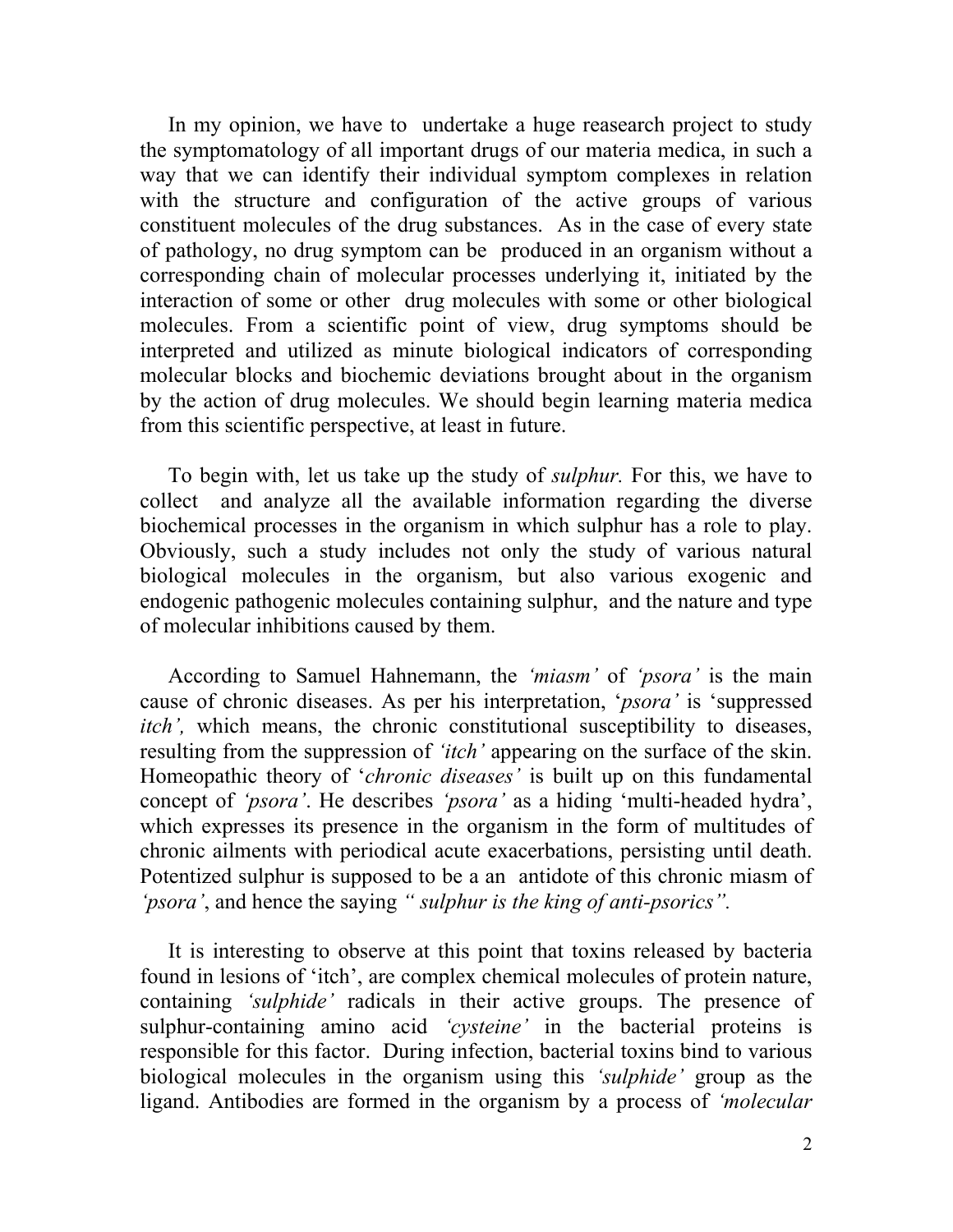*imprinting*' of certain class of protein molecules called *globulins*, with these bacterial toxins. Obviously, the antibodies are molecular imprints of these bacterial toxins, and contain three-dimensional complementary configurations of this 'sulphide' group on them. These molecular imprints can immunize the organism against further infections, by acting as neutralizing agents towards the bacterial molecules, and hence the name 'antibodies'. At the same time, these anti-bodies or molecular imprints can create unwanted molecular blocks in diverse biochemic channels in the organism, by binding themselves to various sulphide-containing biomolecules, due to their configurational affinity towards sulphide groups. These molecular blocks and biochemical inhibitions arising therefrom are the real cause of chronic diseases that Hahnemann attributes to 'miasm of 'psora'. We already know that the antibodies produced against bacterial skin infections or *'itch'* may attack heart, kidney, brain, and other vital organs causing different types of diseases. Streptococcal and staphylococcal antibodies formed against acute throat and teeth infections may attack synovial membranes of joints, endocardial linings, and valvular structures of heart. During drug proving, sulphur also binds to the same molecular targets as the bacterial toxins, and produces similar molecular deviations and similar symptoms. The similarity between certain symptom groups produced by these bacterial infections and the homeopathic provings of sulphur correlates with this observation. Potentized sulphur, being molecular imprints of sulphur molecules in alcohol-water medium, can act in the same way as *'itch'* antibodies. Here we get the scientific explanation for the observation of Hahnemann that potentised sulphur is the most important antipsoric medicine, 'The King of Antipsorics'. During drug proving, ionized sulphur may also compete with sulphide radicals of various biological protein molecules, thereby preventing their normal biochemical interactions. It is already known that the amino acid called 'cysteine', containing 'sulphide' groups, play an important role in almost all molecular interactions in the organism, especially involving protein molecules of enzymatic functions. This may be the reason for the appearance of so many symptom groups, involving almost every biochemical channels of the body, in the homoeopathic proving of sulphur. Potentized sulphur, being molecular imprints with three-dimensional complementary configuration of sulphur, can neutralize the sulphide groups of bacterial toxins, by binding to them. More over, molecular imprints of sulphur can compete with the bacterial antibodies, in their interactions with biological molecules, and act as a most powerful 'anti psoric' drug. As crude drugs also, sulphur exhibits an anti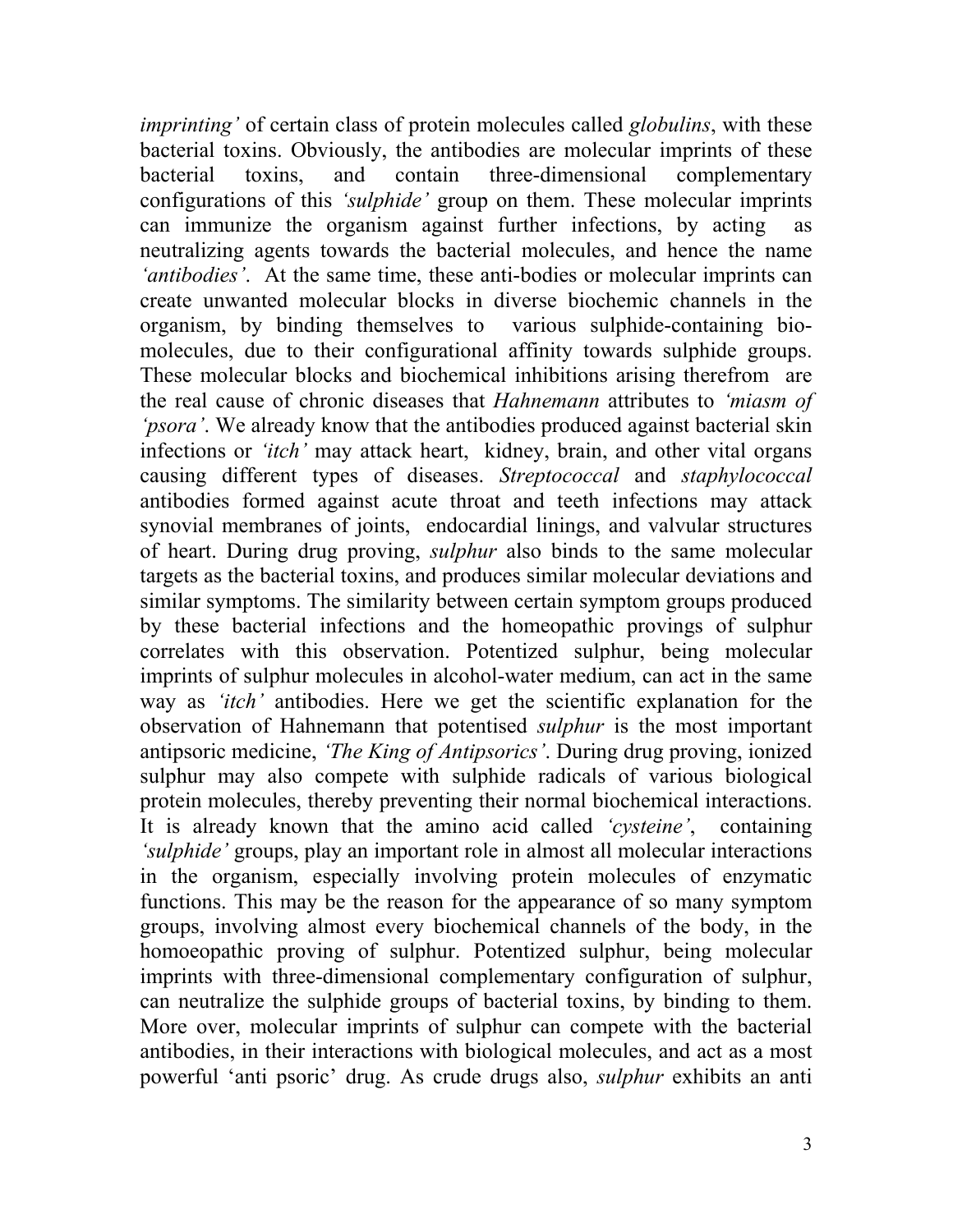bacterial and antifungal action, by the competitive relationship of sulphur ions with sulphide groups of such proeins.

A few words about the homeopathic nosodes such as 'psorinum', 'tuberculinum', 'streptococcin', etc. will be relevant here. These nosodes in the potentized form contain molecular imprints of antibodies themselves, formed in the organism against bacterial toxins. Hence, these potentized nosodes will be more useful in treating the chronic miasmatic effects of itch and other bacterial infections, whereas potentized suphur will be appropriate to deal with the direct bacterial infections and bacterial toxins themselves. Hahnnemann also has observed that potentized '*psorinum*' is more appropriate antipsoric in the treatment of chronic diseases, where as potentized 'sulphur' will be ideal for acute complaints of 'psora'.

# Sulphur in Biological System

Sulphur is an essential element for the existence of life. It is an indispensable part of various aminoacids, proteins, enzymes and co– enzymes. Sulphur is a constituent of many important bio-molecules such as cysteine, methionine, coenzyme-A, iron-sulphur clusters, biotin, lipoic acid, molybdopterin, ERNA, thio-nucleiosides, and thiamine. These molecules are participants in various vital biochemic processes including the synthesis of proteins.

Sulphur is also very important in the metabolism of pathogenic organisms such as virus, fungi and bacteria, and as such, play in major role in causing various ailments in human organism. We know, bacteria belonging to *mycobacterium* group are responsible for disease such as tuberculosis and leprosy. Studies regarding metabolism of these mycobacteria have greately enhanced our understanding about the role of sulphur in the molecular mechanism of such diseases. Many studies have already taken place regarding *sulphur*-containing molecules discharged by bacteria belonging to *'treponema denticola'* group. This bacteria are widely seen associated with teeth and gum diseases of human beings. Several toxic molecules let out by *fungi* contain *sulphur*. All these facts make it very clear to us why *sulphur* adorns such a prominent place in homeopathy. We should understand how such chemical molecules produce diseases in men and how medicines act against them.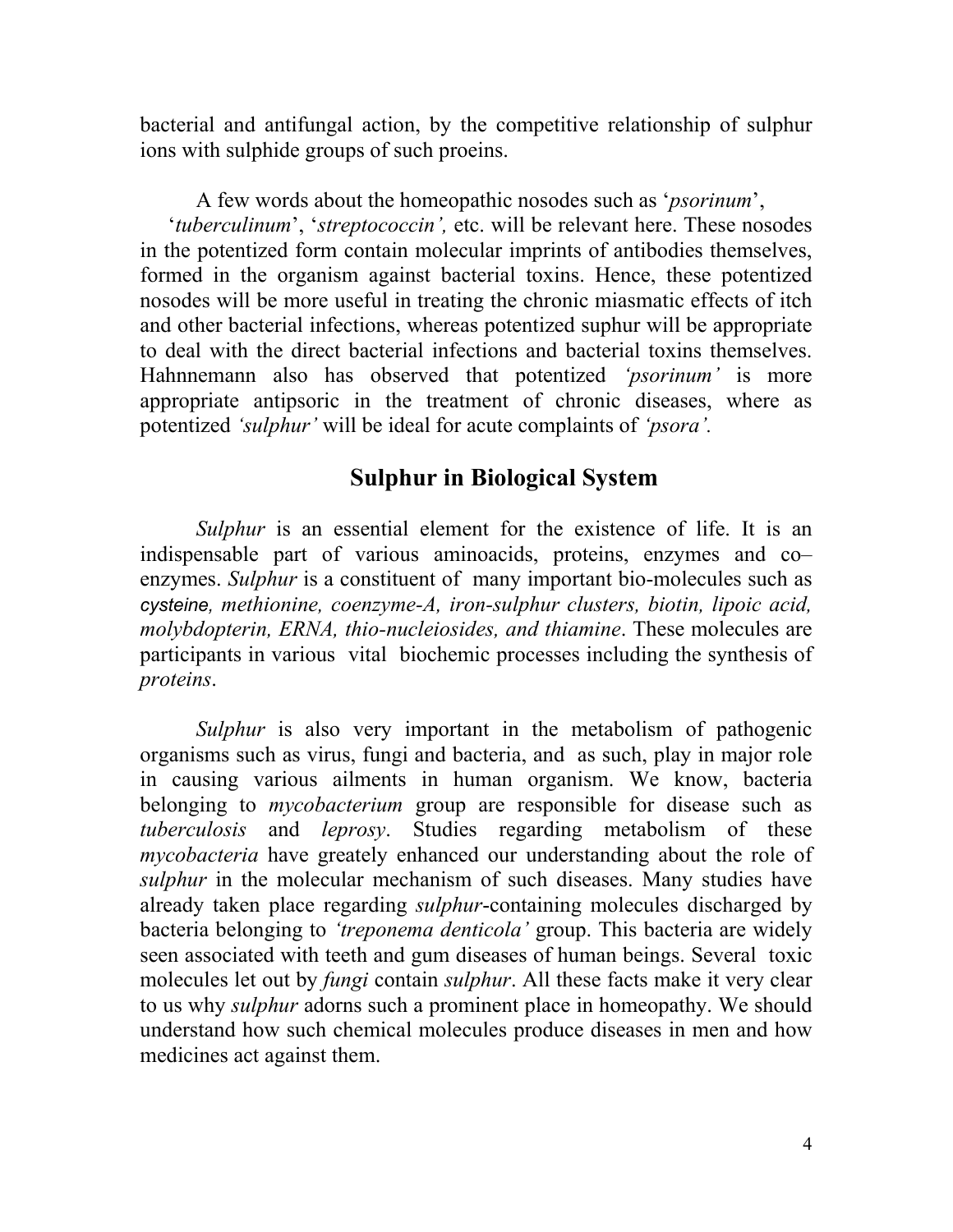Sulphur is an indispensable constituent in the biochemical processes of plant kingdom also. The sulphur-containing phyto-chemical molecules synthesized by plants, such as *glutathione*, *sulpholipids*, *alliins*, glucosinolates and phytochelates enable them to defend themselves against insects and over come environmental stress. We use these phytochemicals as powerful therapeutic agents also.

Sulphur acts as the bridging ligand of the important enzyme which controls the use of oxygen in the living cells, known as cytochrome Coxidase. This indicates the crucial role of sulphur in the very existence of life itself. Certain bacteria maintain their life itself by depending on sulphur compounds. It is the hydrogen sulphide excreted by such bacteria inhabiting our body which imparts the offensive odour to our sweat and excretions. The peculiar smell produced when organic materials get degenerated is also due to the presence of sulphur in them.

Sulphur is contained in various defence molecules synthesized by bacteria. All the antibiotics synthesized by bacteria such as pencillins, cephlosporins, monobactams and their synthetic derivatives contain sulphur.

There is a lot of *sulphur* contained in the horns, nails, hair, skin and other appendages of animals. Their charecteristic hardness is due to the strong 'disulphide' bonds formed between their protein molecules.

'Sulfhydryl(thiol)' groups containing sulphur play a very important role in the biochemical processes of all living organisms. Thioredoxins containing 'thiol' groups are indispensable in the synthesis of various biological molecules.

'Thiol' contained in coenzyme-A participate in the oxidiation activities of pyruvate-fatty acid which is the integral part of the energy metabolism in the cells. Thiol groups of glutathione and mycothiol protect the cells by deactivating dangerous oxidants. Sulphur is also a factor in the structure of many messenger molecules also.

Sulphur ions are comparatively much larger than similar ions. More over, their peculiar electron distribution and ability for easy polarization make them powerful *nuceleophiles*. It is because of tese peculiarities that Sulphur has attained so much importance in the biochemical processes.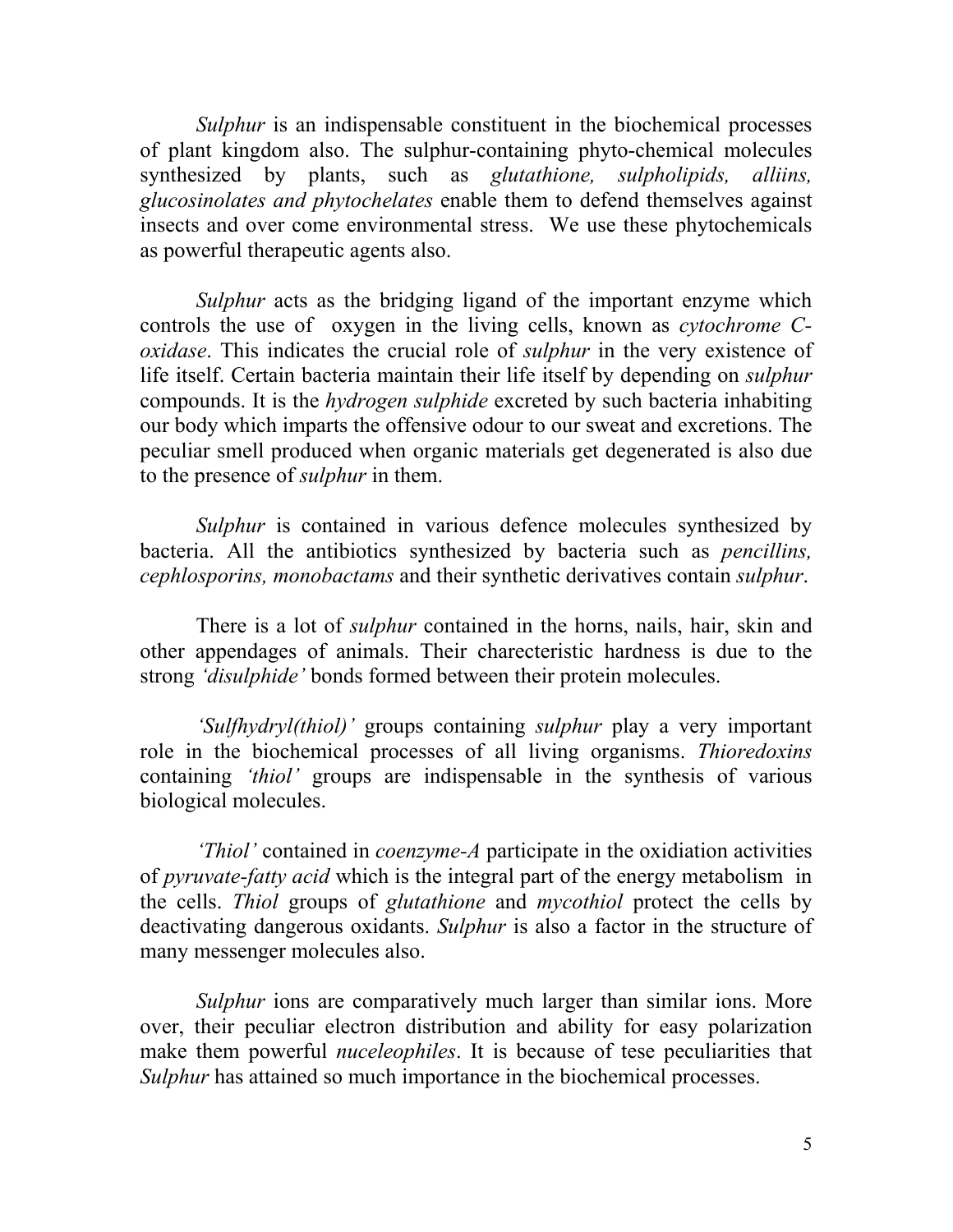### Proteins and Sulphur

Among the twenty amino acids essential for the synthesis of proteins, only cysteine and *methionone* contain *sulphur*. Only if we get a correct understanding about these two amino acids including their structure and the role they play in organic processes, will we be able to explain the biological importance of the suplhur.

| <b>Methionine</b>         | Cysteine          |
|---------------------------|-------------------|
| $H_3C-S-(CH_2)_2-CH-COOH$ | $HS-CH_2-CH-COOH$ |
| NH≁                       | NH <sub>2</sub>   |

The amino acid *'cysteine'* has to be particularly subjected to our study. Its 'R' group is an 'HS', containing *sulphur*. A peculiarity of 'HS' is that they can form mutual *disulphide bonds*. Such groups are called 'thiol' groups or 'sulphydryl' groups.

'HS' or 'thiol' is the functional group of the amino acid called 'cysteine'. This thiol group has great importance in various bio-chemical processes. If 'cysteine' residues contained in different protein molecules or in different parts of the same molecule happens to come into contact with each other, the HS groups in them interact with each other by oxidization process and become 'cystine' through *disulphide bonding(S-S)*. This process plays a very important role in the formation of the highly complex three-dimensional tertiary structure of protein molecules. Multi-unit proteins are also formed by this way.

These 'disulphide bonds' are crucial in the structure of several antibodies. Antibodies bind to the antigens by 'thiol' groups contained in the cysteine residues at their active sites. Thiol groups of cysteine residues contained in the active sites of enzymes help substrates to remain bound with enzymes and enable the smooth conduct of biochemical transformations. Cysteine residues at the active sites of enzymes belonging to the group of 'cysteine proteases' may be cited as examples. The importance of 'HS' groups of the amino acid 'cysteine' in various enzymatic interactions has to be clearly understood.

The phenomenon of curling found in hair is due to *disulphide bonds* formed between cystenie residues. The chemicals used for curling and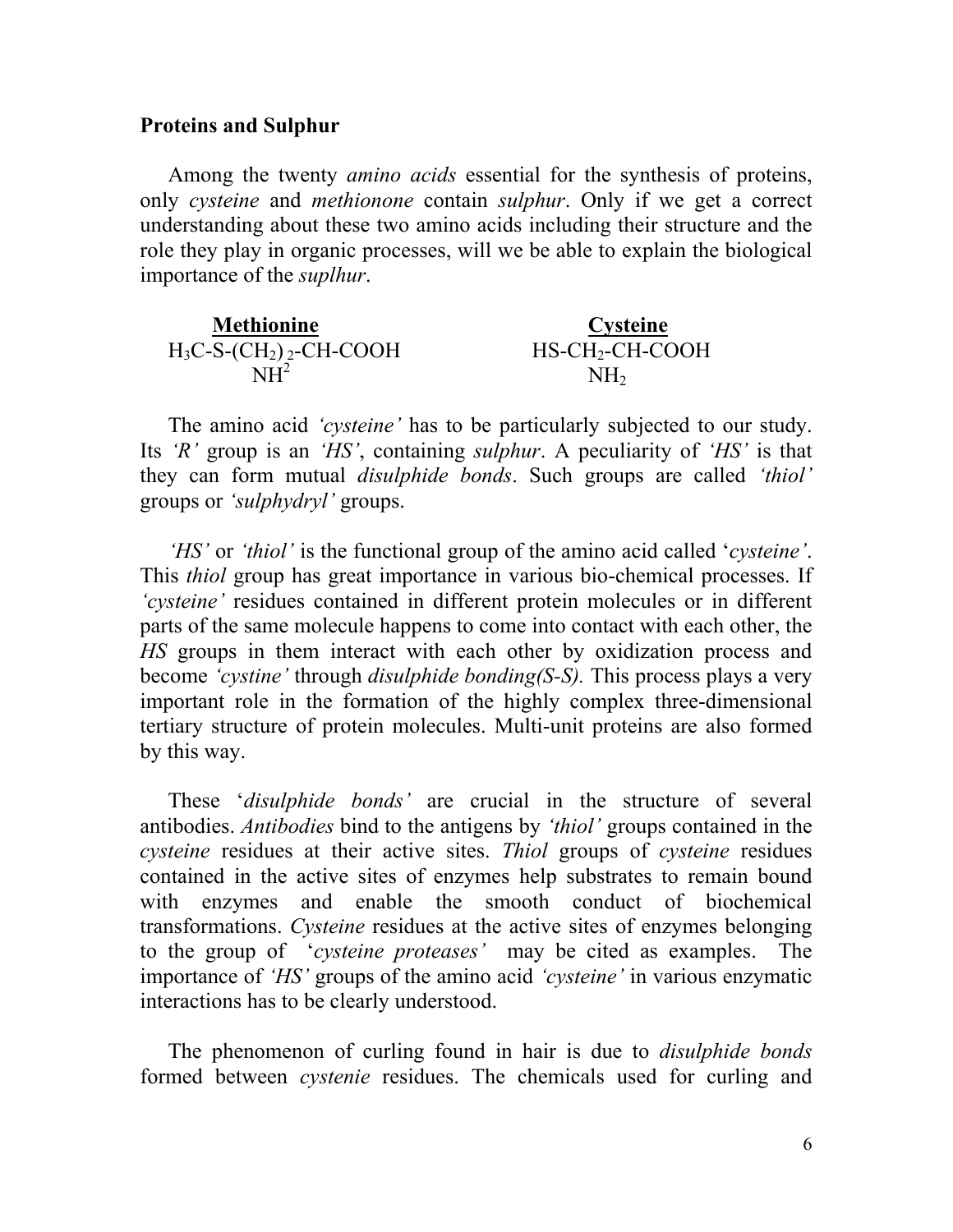straightening of hair work by the oxidization-antioxidation processes of cysteine residues contained in the hair.

The HS groups contained in the *cysteine* residues are capable of reacting with the ions of heavy metals (*Pb, Hg, Ag)*. Such reactions will make proteins inactive by effecting deformities in their three dimensional structure. This is the molecular mechanism behind heavy metal poisoning. Sulphur ions are capable of weakening the reactive power of metal ions by binding themselves on them. This happens in the case of metaloenzymes where metal ions function as *co–factors*. Thiol groups in *cysteine* are easily subjected to oxidization. Their reactive efficiency is tremendously enhanced when ionized. Because of this peculiarity, *'thiol'* groups become participants in many biochemical processes.

Insulin is rendered inactive in certain circumtances due to the presence of cysteine. It is possible for cysteine to inactivate the three disulphide bonds contained in insulin molecules by deoxidizing and changing their structure, In the conditions of *hypoglycema* where in the sugar content of blood is alarmingly reduced, cysteine is employed as a drug to make insulin inactive. Apart from *cysteine*, *thiamine and vitamin* C are also used for this purpose. Here it is evident why health supplements containing cysteine should not be given to diabetic patients. It is to be specially mentioned that foreign molecules containing sulphur are capable of intervening in the biochemical processes connected with insulin.

The disulphide bonds formed between cysteine residues are responsible for the phenomenon of cross linking between protein molecules. This type of cross linking has great importance in placing molecules like insulin un impaired at their appointed positions.

Glutathione which is formed through the combination of amino acids like cysteine, glycine and glutamic acid is an important antioxidant in the body. Thiol groups and sulphur which is a part of it play an important role in the synthesis and functioning of *glutathione*.

Dissulphide bonds play an import role in the post-translational modifications of proteins. It is through disulphide bonds between cysteine residues that the peculiarl three dimensional shapes and foldings of proteins molecules working in extracellular medium are shaped. In case such bonds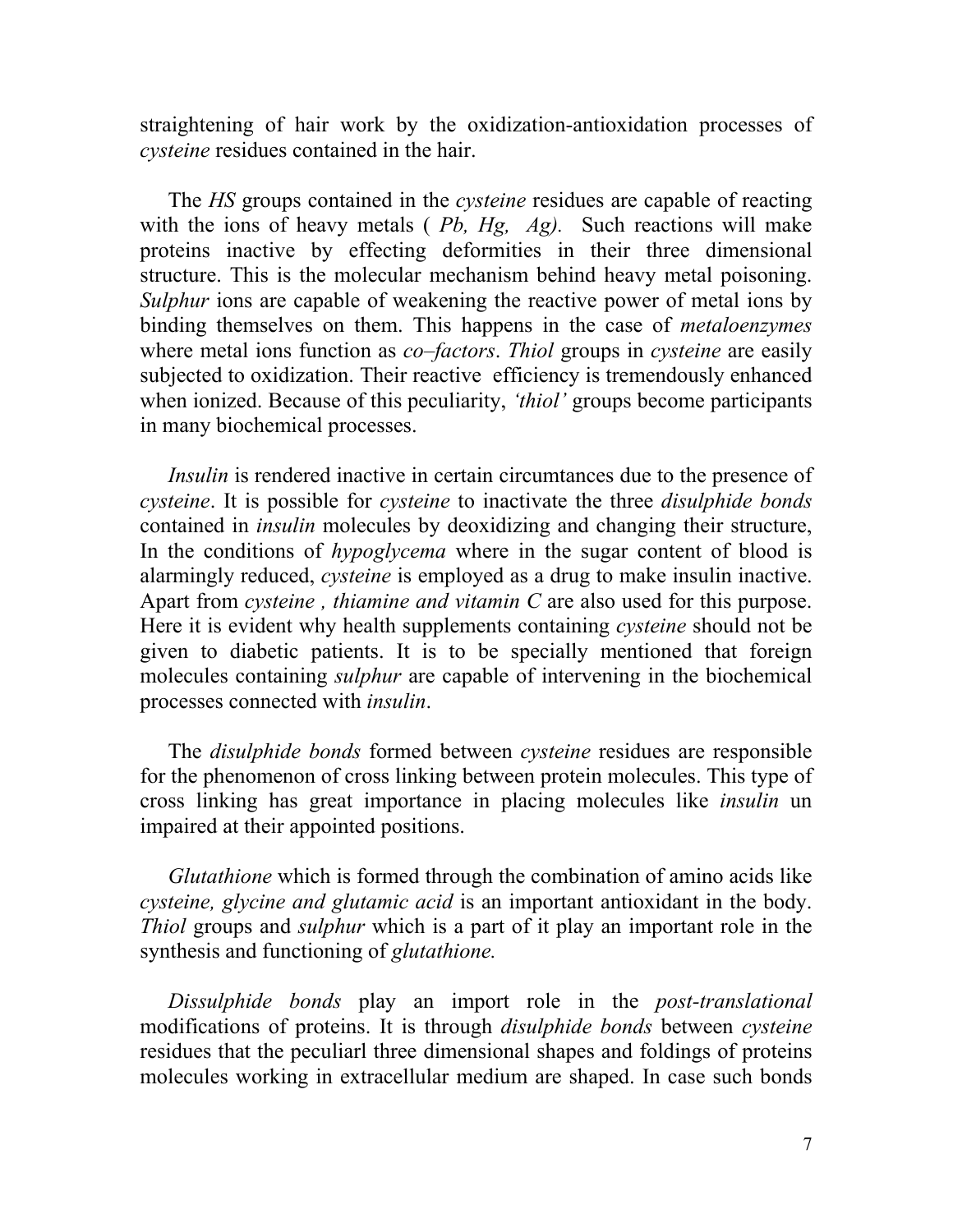are not formed protein molecules become deformed and incapable of performing their biochemical functions.

The metal ions such as *zinc, iron, copper, nickel* etc which function as co-factors of several enzyme systems actually connect with appropriate enzymes through thiol groups contained in their cysteine residues. Example are: zinc in alcohol dehydrogenase, iorn in cytochrome P450, nickel in [NiFe]-hydrogenases and copper in blue-copper proteins.

It is with the help of enzymes known as *protein disulphide isomerases* that the S-S disulphide bonds in proteins are formed. It is possible for various chemical molecules containing sulphur to bind themselves competitively on these enzymes and inhibit their functions. It can be legitimately considered that many symptoms observed in homoeopathic proving of sulphur and sulphur-containing drugs indicate these molecular inhibitions.

Cysteine residue is contained in the active sites of many enzymes. Sulphur(thiol) groups contained in the enzymes play a crucial role in enzymatic interactions. Antibodies also interacts with other molecules through their thiol groups. Molecular mechanism of immune disorders also should be understood in this perspective.

Cystathionine gamma-lyase and cystathionine beta-synthase, are two important enzymes involved in the synthesis of cysteine. Sulphur ions and sulphur-containing drugs may be capable of inhibiting these enzymes through competitive molecular blocks.

Thiol groups are contained in the molecules of various phytochemicals. Various viral, bacterial and fungal toxins also contain thiols. Such chemicals can interfere in the molecular interactions of proteins in the organism resulting in multitudes of pathological conditions. Symptomatology of homeopathic provings of those drugs should be subjected to a re-reading with this scientific perspective.

Different types of active groups containing *sulphur*, *like Sulfonyl*, *Sulfo* Sulfinyl, Sulfhydry(Thiol) Thiocynate and Disulphide are capable of interveining in biochemical processes.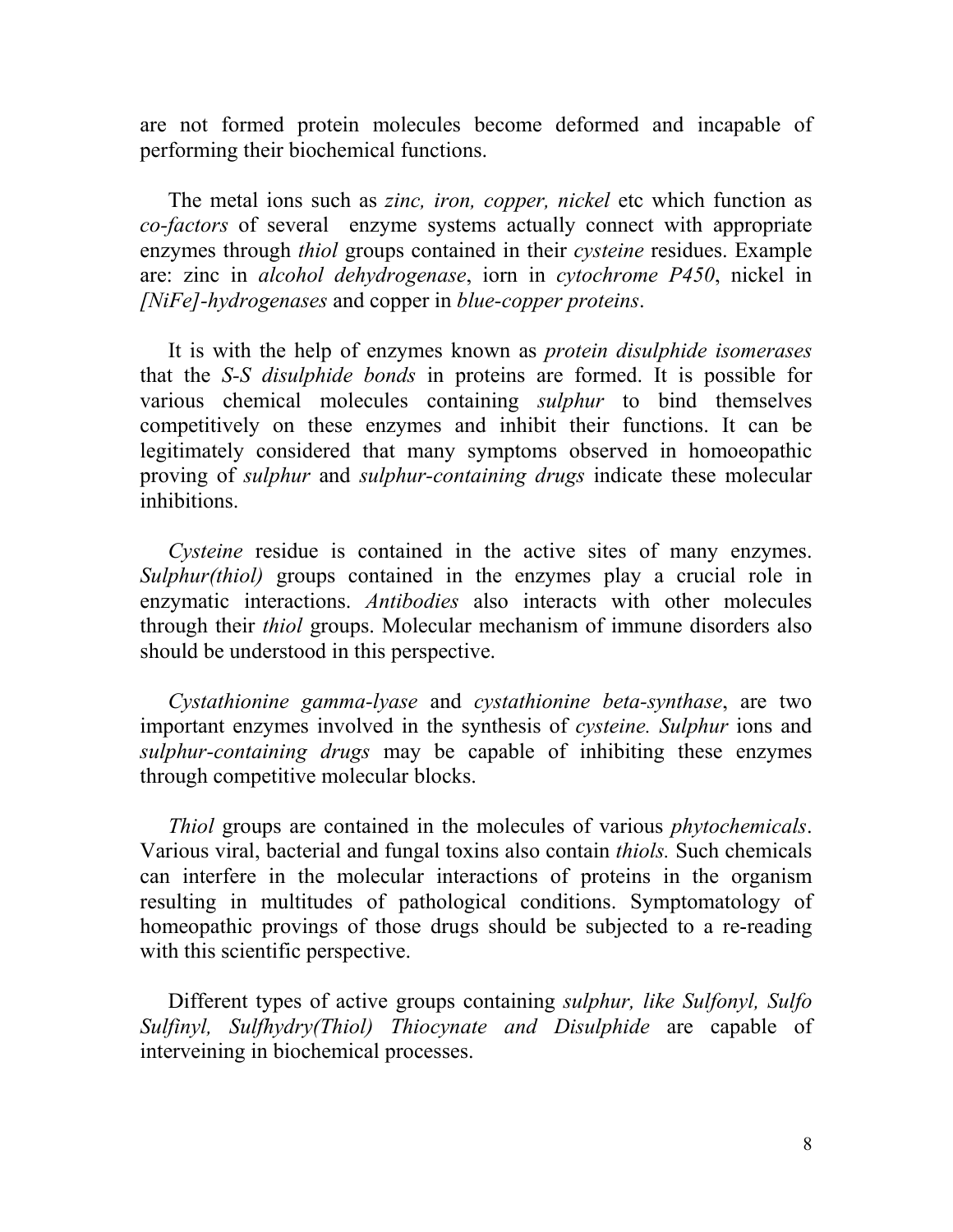## Antibodies:

Immunoglobulins or antibodies represent a very important class of proteins, playing crucial roles in the biological system. They are found in blood, lymph and other body fluids. These antibodies are part of immune system of the organism. These antibodies are synthesized in plasma cells known as lymphocytes. Antibodies are molecules belonging to globulin proteins. Mainly there are five type of immunoglobulins. Antigens are bound to antibodies using their active groups known as epitopes. The site of binding on antibodies are known as *peritopes*.

The molecular components of an *immunoglobin* are four *polypeptide* chains bound by disulphide bonds. These disulphide bonds are formed by thiol groups of the cysteine residues contained in them. It is in the presence of an enzymes known as protein disulphide isomerase PDI that the formation and breaking of these bonds take place. Moreover, this enzyme participate in many ways in the *antigen-antibody* process. Involvement of this enzyme is necessary in binding antigens with the molecules of major histocompatability complex(MHC1) which is very important in the defence system of the organism.

Sulphur ions and foreign molecules containing sulphur are capable of competitively binding on disulphide isomerase(PDI) and make them inactive. This is the molecular mechanism of medicinal materials containing sulphur adversely affecting the immunity.

Peritomes of antibodies are subjected to molecular imprinting with epitome groups of antigens. The antibodies thus imprinted have special affinity to the concerned antigens, due to the complementary configurations created by imprinting. It is because of this special complemetary affinity that antibodies are able to recognize exact antigens. It has been proved that these antibodies maintain affinity not only with imprinted antigen epitoms but also with other molecules having similarity in shape with them. Because of this, the antibodies misunderstand the molecules essential for the body as antigens and create different types of *molecular blocks* by binding on them. This phenomenon gives the chance for different type immune related diseases. A detailed discussion of this matter has already been made else where in the same article where miasm is discussed. The potentised homoeo preparations have proved to be capable of cradicating such conditions of illness.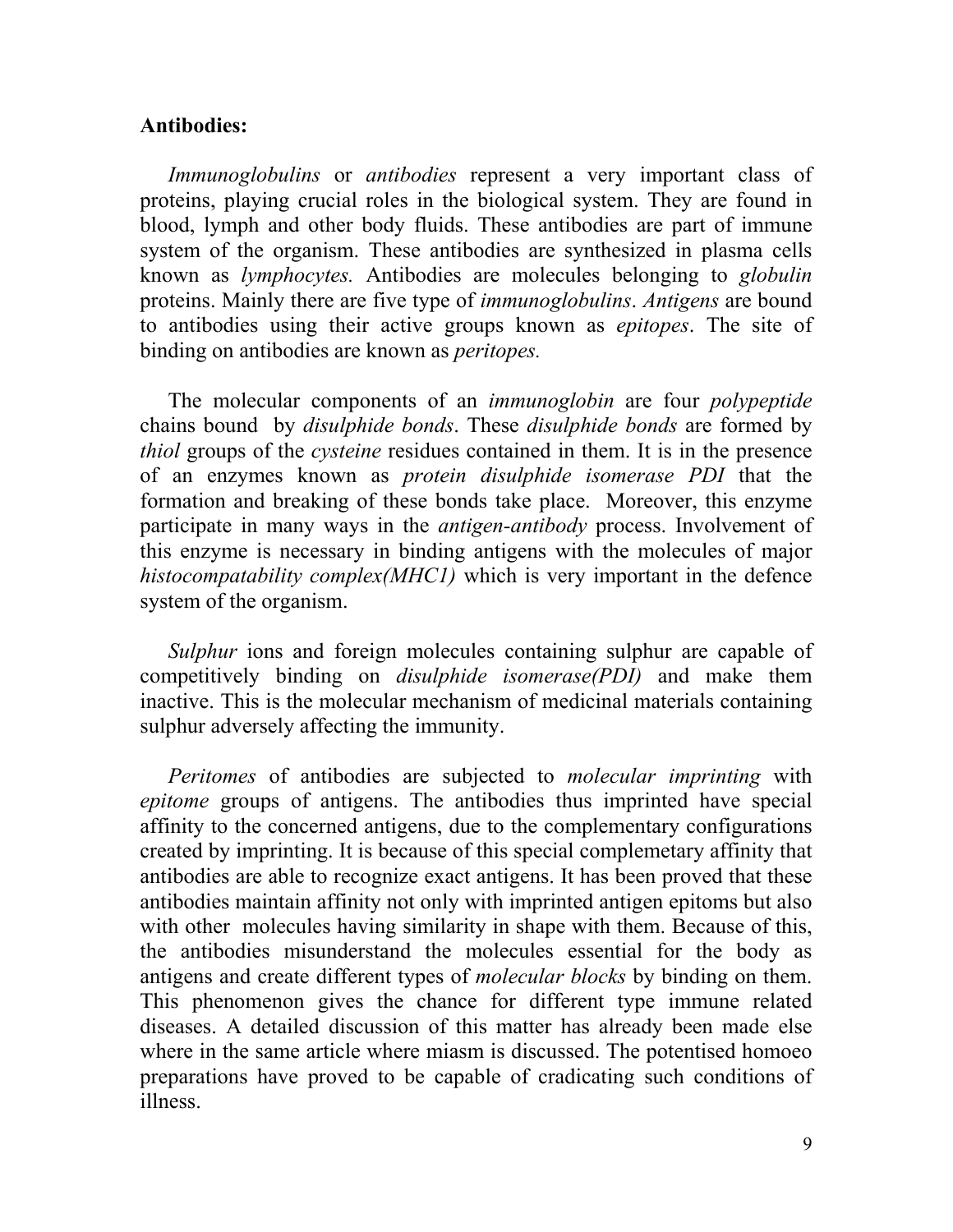Many bacterial viral toxins act as antigens. The groups of symptoms appearing in many diseases due to such bacterial infections exhibit similarity with homoeopathic provings of *sulphur*. The reason for this is evident. We used to treat effectively such conditions of illness using high potency sulphur on the basis of Similia Similibus Curentur.

# Biotin:

Biotin is a vitamin containing *sulphur*. Biotin is the *co–factor* which makes active several important enzymes like, Acetyl-CoA carboxylase, Pyruvate carboxylase, Methylcrotonyl-CoA carboxylase, Propionyl-CoA carboxylase. Many foreign molecules containing sulphur groups compete with *biotin* in interacting with the above mentioned enzymes and this subject them to competetive inhibitions. Certain bacterial and viral toxins also function in the same manner. As a result a condition equivilant to the absence of biotin is created and condition of illness similar to that is produced. This will adversely affect the natural growth of cells, and the metabolism of *lipids and amino acids*. Falling of hair, falling of eyebrow, greying, disinterest in food, eczema, dermatils, drying of skin, increase in blood sugar, numbness of hands and legs, many types of bacterial infections, fungus infections, mental problems and deterioration of immunity etc. result.

# Ubiqiutination :

Ubiquitins are regulatory protein molecules containing *lysine* residues playing a very important role in various biochemical processes. By binding themselves on different types of protein molecules ubiqiutins ensure the configurational stability of proteins, and empower them to do their stipulated chemical functions. Ubiqiutin polypeptides also act as markers of protein molecules, preparing them for their calabolism. Ubiquitin-activating enzyme E1, ubiquitin-conjugating enzyme E2, ubiquitin-protein ligases E3 etc are the enzymes associated with ubiquitin interactions.

The first stage of this process known as *ubiquitination* is performed with the help of cysteine residues positioned at the active sites of the ubiqiutineactivating enzyme E1. Molecules containing active groups of sulphur are capable of competitively binding on these enzymes and making them inactive. This phenomenon underlies many types of disease we face today.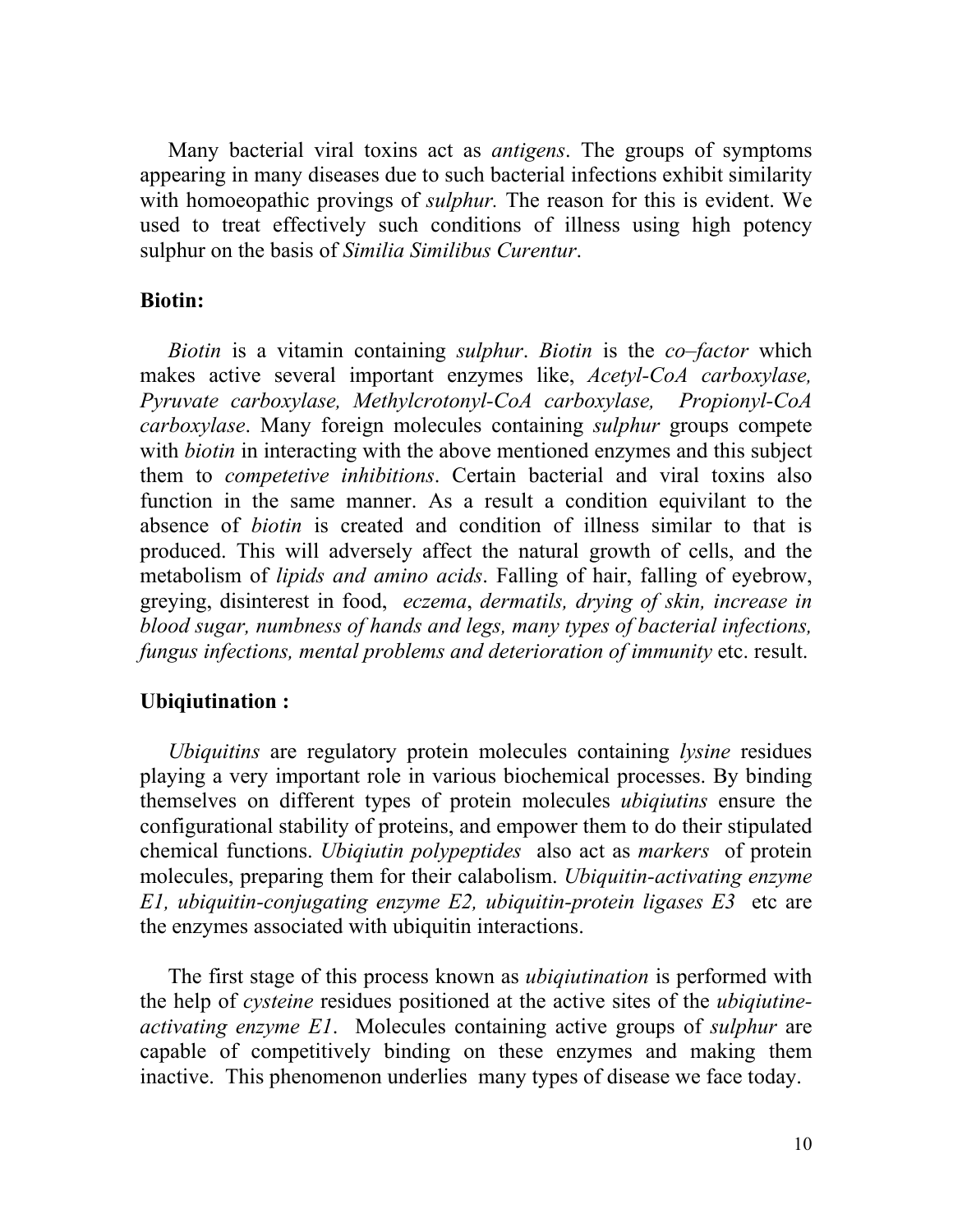Ubiquutination is crucial in many organic processes like antigen processing, apoptosis, biogenesis of organelles, cell cycle and division, DNA transcription and repair, differentiation and development, immune response and inflammation, neural and muscular degeneration, morphogenesis of neural networks, modulation of cell surface receptors, ion channels and the secretory pathway, response to stress and extracellular modulators, ribosome biogenesis, viral infections etc. The plentifulness of diseases conditions likely to be caused by obstructions to the above mentioned organic processes is very evident. All these factors are to be taken in to account when we make a study of the homeopathic symptomatology of Sulphur.

# Tyrosine Sulfation:

Tyrosine sulfation is the process in which sulfate groups are added to tyrosine residues of proteins synthesized in the cells. This chemical process take place in *golgi apparatus*. In this process, *sulphate* ions are extracted from Adenosine 3'-phosphate 5'-phosphosulfate (PAPS) and added to tyrosine residues of proteins, with the help of an enzyme known as Tyrosylprotein sulfotransferase (TPST). Exogenous sulfate ions are capable of creating molecular blocks in these enzymes, through competitive relationship. Tyrosine sulfation is essential for the molecular interaction of proteins. Many proteins such as adhesion molecules, G-protein-coupled receptors, coagulation factors, serine protease inhibitors, extracellular matrix proteins, and hormones are subjected to tyrosine sulfation.

The studies dealing with the chemical process known as tyrosine sulfation and its partipant enzyme systems are even now incomplete. The influence they exert in the processes like the growth of hair, regulating body weight and reproduction is almost fully uncovered. By this time it has been made very clear that the sulfation of protein is an important area of biochemical activities. We have to constantly follow the scientific researchs taking place in this area positioning ourselves in the perspective of Homoeopathy. It will be very interesting to learn the crucial role the sulphate ions play in the organic system.

# Glucosinolates :

Glucosinolates are a class of chemical molecules containing sulphur and nitrogen, found naturally in plants,. They are used as medicinal drugs and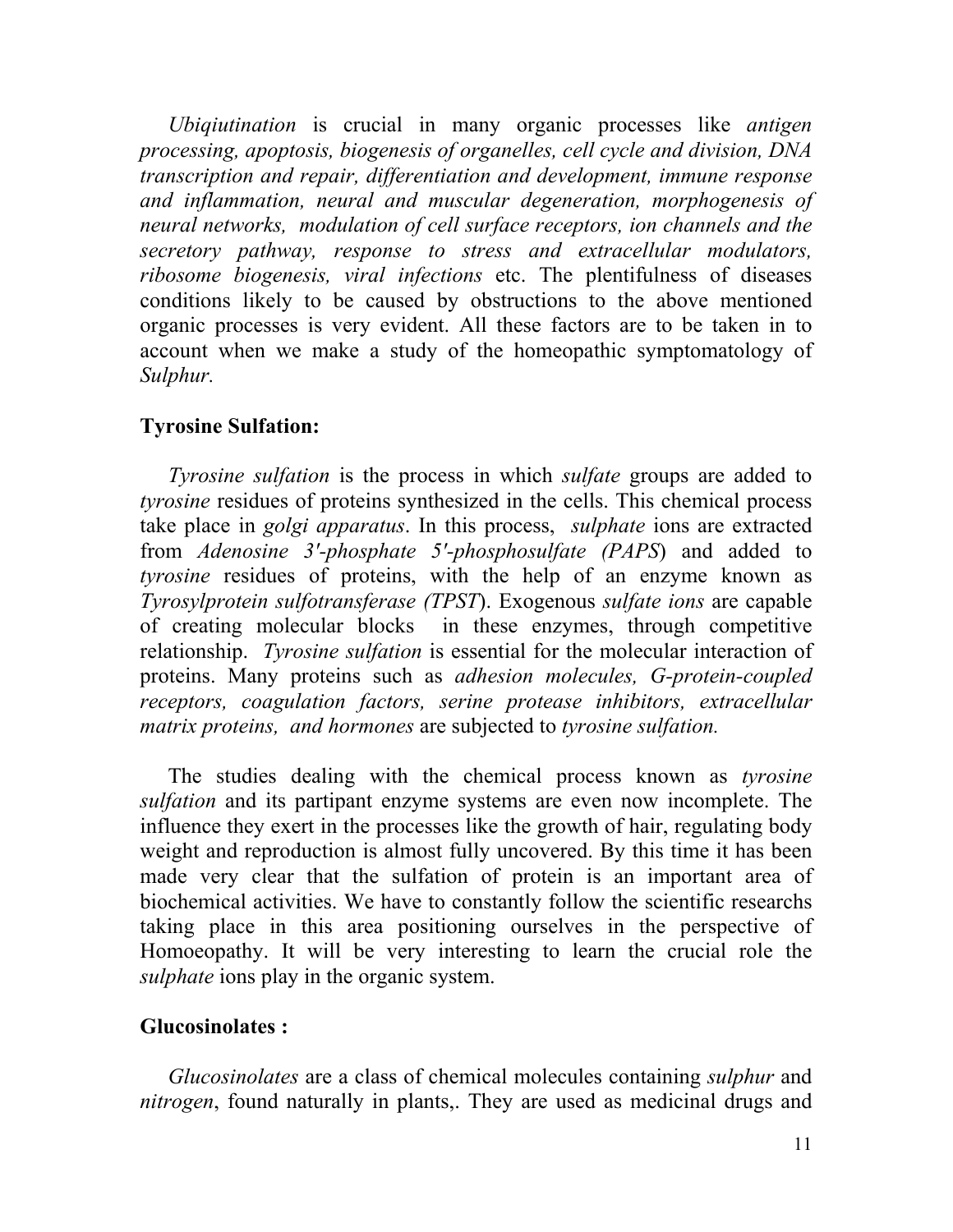natural pesticides. Glucosinolates are abundant in mustard, radish, horse radish, maca, cress, cabbage, brussels sprouts, kohlrabi, kale, cauliflower, broccoli, turnip, swede(rutabaga) and rapeseed.

Sinigrin (allylglucosinolate or 2-propenylglucosinlate) is a glucosinolate found in plants like broccoli belonging to the brassica family. It has been proved that sinigrin is capable of preventing the multiplication of cancer cells. Sinalbin, another glucosinolate found in mustard also belong to the same group. These are converted to *allyl isothiocyanate* by the action of certain enzymes.

It has been observed that the organo-sulphur compound sulforaphane , contained in certain plants can be used as curative agent against helicobacter pylori bacteria, the causative agent of gastric ulcers. Sulforaphane is also found to be useful as external application to protect skin from ultra violet rays.

Thiocyanate ions containing sulphur inhibit the production of thyroide hormones like thyroxine and triiodothyronine. This is because they are capable of producing molecular blocks by competing with iodine. The thioglycoside such as alliin contained in garlic are chemically sulfoxides. This function both as antioxidant and *hydroxyl radical scavenger*, because of the presence *sulphur* ions in them. It has been proved in the laboratory tests that the functional ability of phagocytes in blood is increased in the presence of alliin.

Lenthionine is the organo-sulphur compound contained in certain types of fungi. These *sulphur* -containing molecules prevent the clotting of blood. Certain organo-sulphur compounds contained in grlic also function in the same manner. These molecules inhibits the enzymes called C-S lyase.

#### Thiamine :

Thiamine is included in the group of B-complex vitamins. It is a chemical compound containing sulphur. Thiamine diphosphate (ThDP), which is the active form of thiamine works as a co–enzyme in various enzymes systems which regulate catabolic processes of amino acids and sugars. *Thiamine* is synthesized in bacteria, fungi and plants. *Thiamine* required by animals has to be obtained through food. In its absence may cause the disease called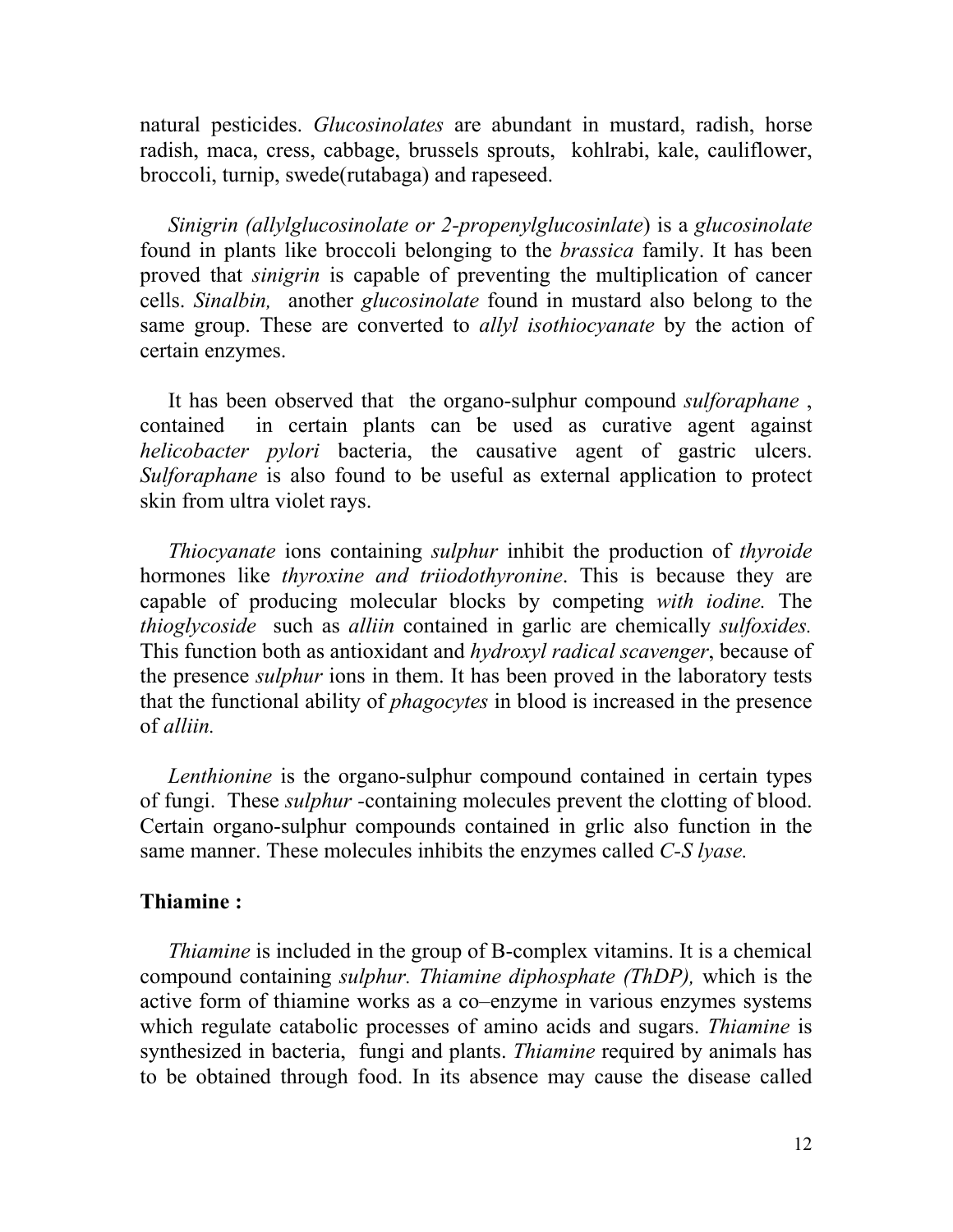beriberi, affecting the nervous system and circulatory system. General debility, emaciation and mental disorders are also observed.

Thiamine (C12H17N4OS) is a vitamin soluble in water. Sulfites are capable of inhbiting thiamine. Thiaminase enzymes contained shell fishes and certain other fishes, Hydroxyphenols such as Caffeic acid, Chlorogenic acid, Tannic acid foud in plants also make thiamine inactive. Glycocides like *quercetin and rutin* also deactivate *thiamine* in the same manner.

Enzymes like phosphatase, pyrophosphatase, thiamine pyrophosphokinase,  $Na +-dependent$  ATPase also adversely affect the availability of Thiamine.

Following are the biochemically active forms of thiamine: thiamine monophosphate(ThMP), thiamine diphosphate(ThDP), thiamine triphosphate (ThTP), adenosine thiamine triphosphate (AthTP), adenosine thiamine diphosphate (AthDP). Thiamine in the form of Thiamine diphosphate (ThDp) act as co–factors for enzymes such as *pyruvate* dehydrogenase, 2-oxoglutarate dehydrogenase , branched-chain α-keto acid dehydrogenase, 2-hydroxyphytanoyl-CoA lyase and transketolase, which play major roles in carbohydrate metabolism.

The enzyme named *transketolase*, which requires *thiamine* as co-factor, participates in the synthesis of sugars such as deoxyribose, ribose and NADPH. Pyruvate dehydrogenase(PDH), and 2-oxoglutarate dehydrogenase(OGDH), both having thiamine as co-factors, are participants in synthesis of ATP. These enzymes are also important in citric acid cycle, and synthesis of myelin and acetylcholine.

The deficiency of thiamine cause a disease called *peripheral neuropathy*. This adversely affects sensory, motor and reflex activities in the limbs. Mental problems, emaciation and cardiac dysfuntions also are very serious problems in children. Excessive consumption of alcohol may result in deficiency of thiamine. The symptoms of serious thiamine deficiency are found in HIV-AIDS patients. Understanding the molecular mechanism of symptoms of thiamine deficiency exhibiting in HIV infection may help in developing an effective homoeopathic treatment protocol for such diseases.

Werenicke's encephlopathy is a rare disease caused by the severe deficiency of thiamine. Its symptoms are decrease in the motility of eyes,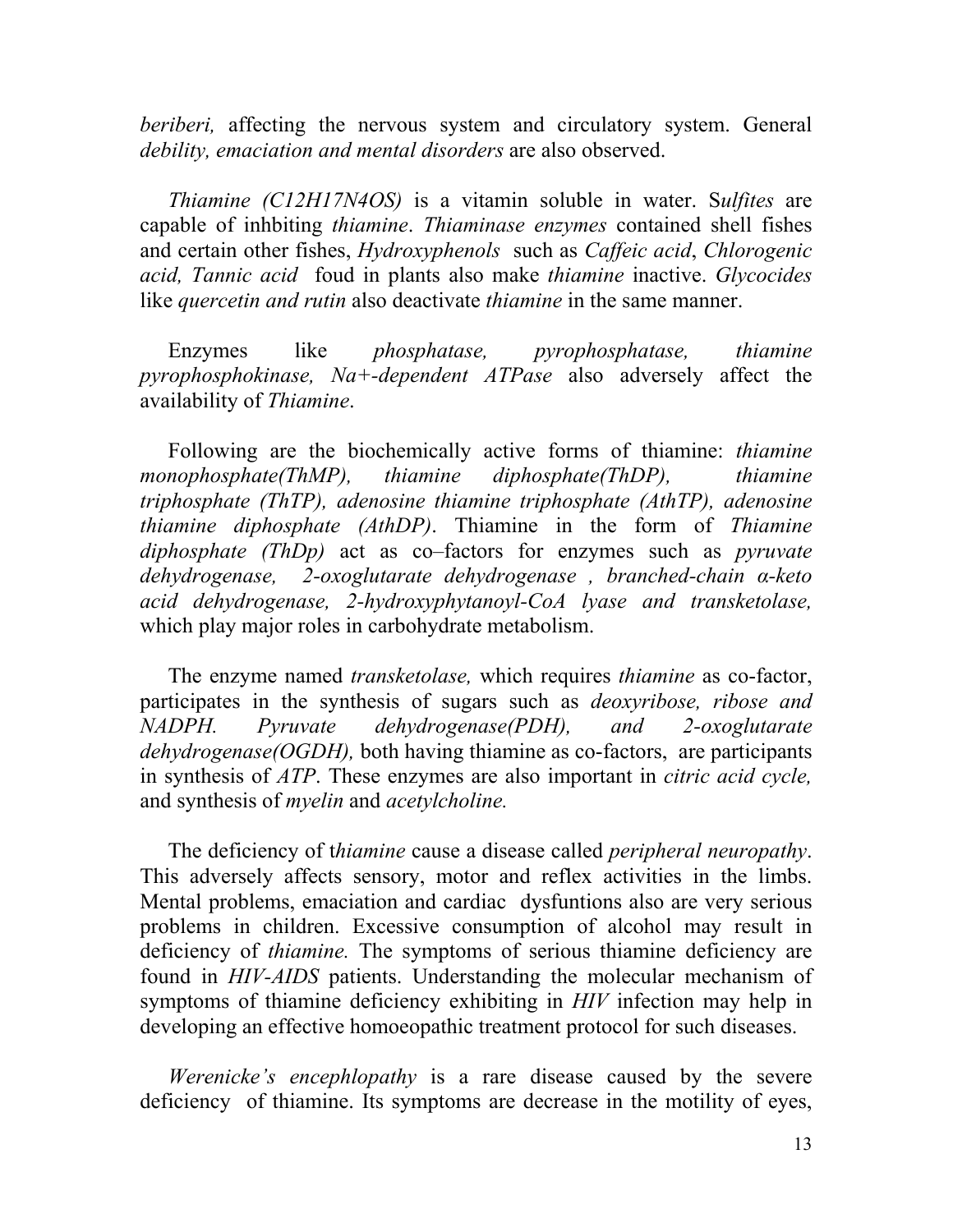unsteadiness, and mental disorders. *Koresakott psychosis* is a more aggravated form of the same disease.

Genetic disorders such as thiamine responsive megaloblastic anemia, Leigh disease (subacute necrotizing encephalomyelopathy, opsoclonic cerebellopathy (a paraneoplastic syndrome), Nigerian seasonal ataxia etc. are associated with thiamine deficiencies. Sulphur ions are capable of creating molecular blocks in the enzymes involved in thiamine metabolism. Compounds containing sulphur or sulphites are directly capable of rendering thiamine molecules inactive.

## Iron – Sulphur Proteins:

These are the proteins containing *iron–sulphur clusters*. Enzymes such as NADH dehydrogenase, hydrogenases, coenzyme Q- Cytochrome C reductase, succinate-coenzyme Q reductase, nitrogenase and metalloproteins such as ferredoxins are exmples. The sulphur necessary for making of *lipoic acid* and *biotin* is made available from iron–sulphur clusters. They play their vital roles in the oxidization and antioxidization processes in mitochondria. Their presence is essential in oxidative phosphorylation processes as well. Nitric oxide is capable of rendering iron– sulphur proteins inactive.

The active group of iron-sulphur proteins are *cysteine* residues containing 'thiol' group. It is specially noteworthy that sulphur ions and exogenous molecules containing sulphur groups are capable of competitive intervention in biochemical processes related to iron-sulphur proteins.

#### Sulphite Oxidase:

Sulphite oxidase is an important *metalo-enzyme* found in the *mitocondria* of animals. This enzyme is very crucial in the process of ATP synthesis. Molybdopterin molecules containing molybdinum acts as co–factors for this enzyme. This co–factor is bound to the *sulphur* of cysteine residues in the enzyme molecule.

Exogenic sulphur ions, suphur-containing drugs and bacterial-viral molecules are capable of competitively binding on the molybdopterin molecules, thereby preventing them from connecting with the enzyme molecules. In the absence of the appropriate co-factor, the enzyme is unable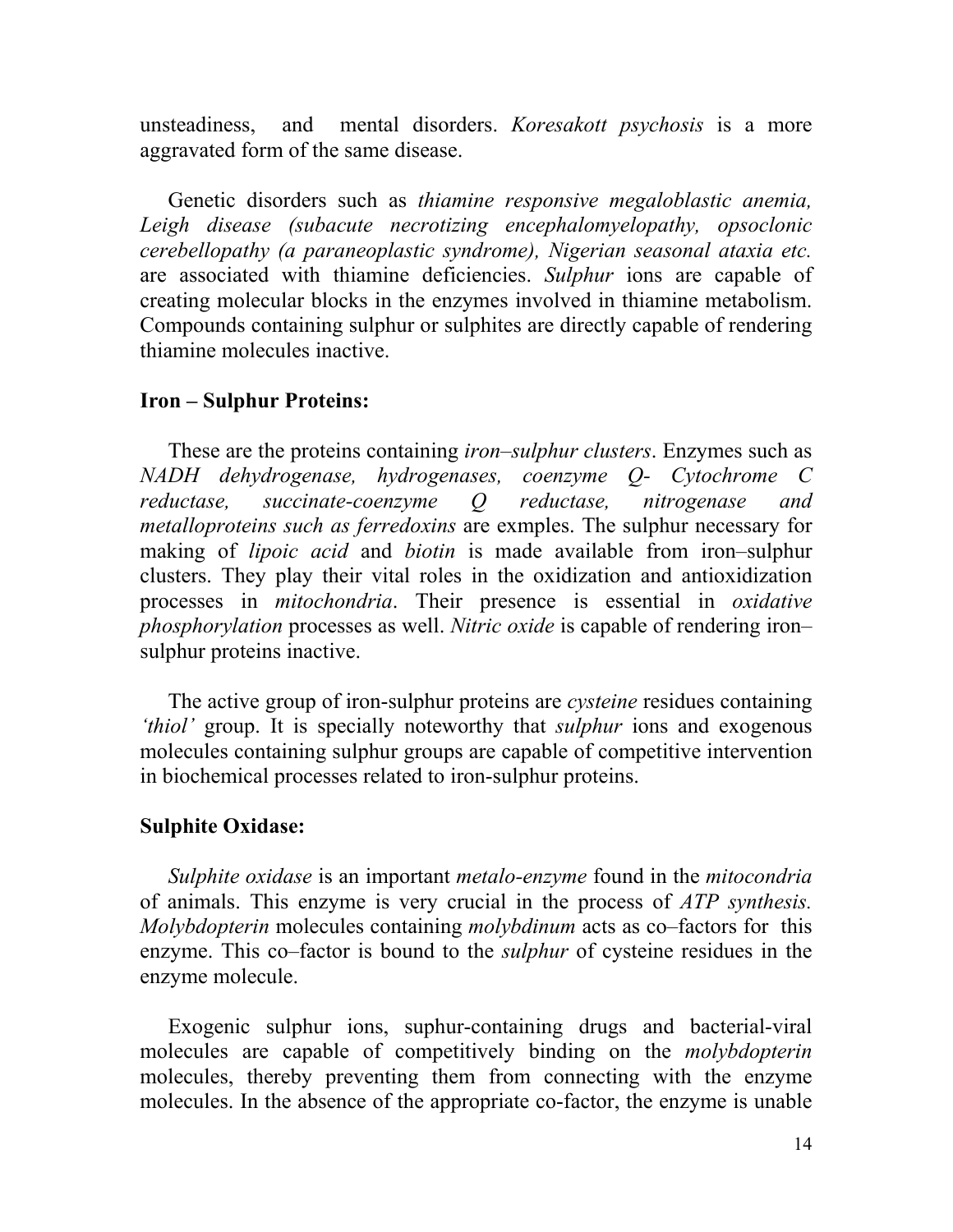to execute its biochemic functions, leading to a condition of pathology amounting to absence of sulphite oxydase. Neurological disorders, mental retardation, physical deformities and brain disorders are the result. It might even result in death. In some cases, absence of this enzyme may happen due to defects in genetic expression also. Any how, we have to bear in mind the role of sulphur in sulphite oxidase metabolism, while engaging in a scientific study of sulphur symptomatology,

#### Lipoic Acid:

Co-factors are indispensible components of several important enzyme systems. *Lipoic acid* function as such a *co–factor*. It is an *organo-sulphur* compound containing sulphur in its active group, which is a disulpide. These exist in the cells in the form of *dihydrolipoic acid*. Often it is not found in the organism in independent form, but as part of various enzyme comlplexes like pyruvate dehydrogenase complex, glycine cleavage gomplexes etc.

Lipoic acid is a food antioxidant as well. It is capable of reviving glutathione, vitamin  $C$  and vitamin  $E$ . It functions as a good molecular scavenger due to the presence of disulphide groups in it.

It has been already proved that sulphur ions and various drug molecules containing sulphur are capable of inhibiting certain enzyme systems associated with lipoic acid synthesis, thereby negatively affecting the availabilty of lipoic acid in the organism. This point has to be especially considered in our scientific study of symptomatology of sulphur. More over, sulphur ions and sulphur-containing drugs may compete with *lipoic acid* in binding with their molecular targets, including the enzyme systems. Obiously, some of the symptoms of sulphur proving may be representing the pathologic conditions arising from such lipoic acid deficiency.

#### Dapsone:

Leprosy is a disease caused by the bacteria known as *mycobacterium* leprae. Dapsone (diamino-diphenyl sulfone) is widely used for the treatment of leprosy. Dapsone interferes in the biochemical processes through its active groups containing sulphur(sulfone). Antibiotics belonging to sulfonamide group also work through the same mechanism. Dapsone effects its therapeutic properties against leprosy by interfering in the synthesis of dihydrofolic acid which is essential for the metabolism of these bacteria.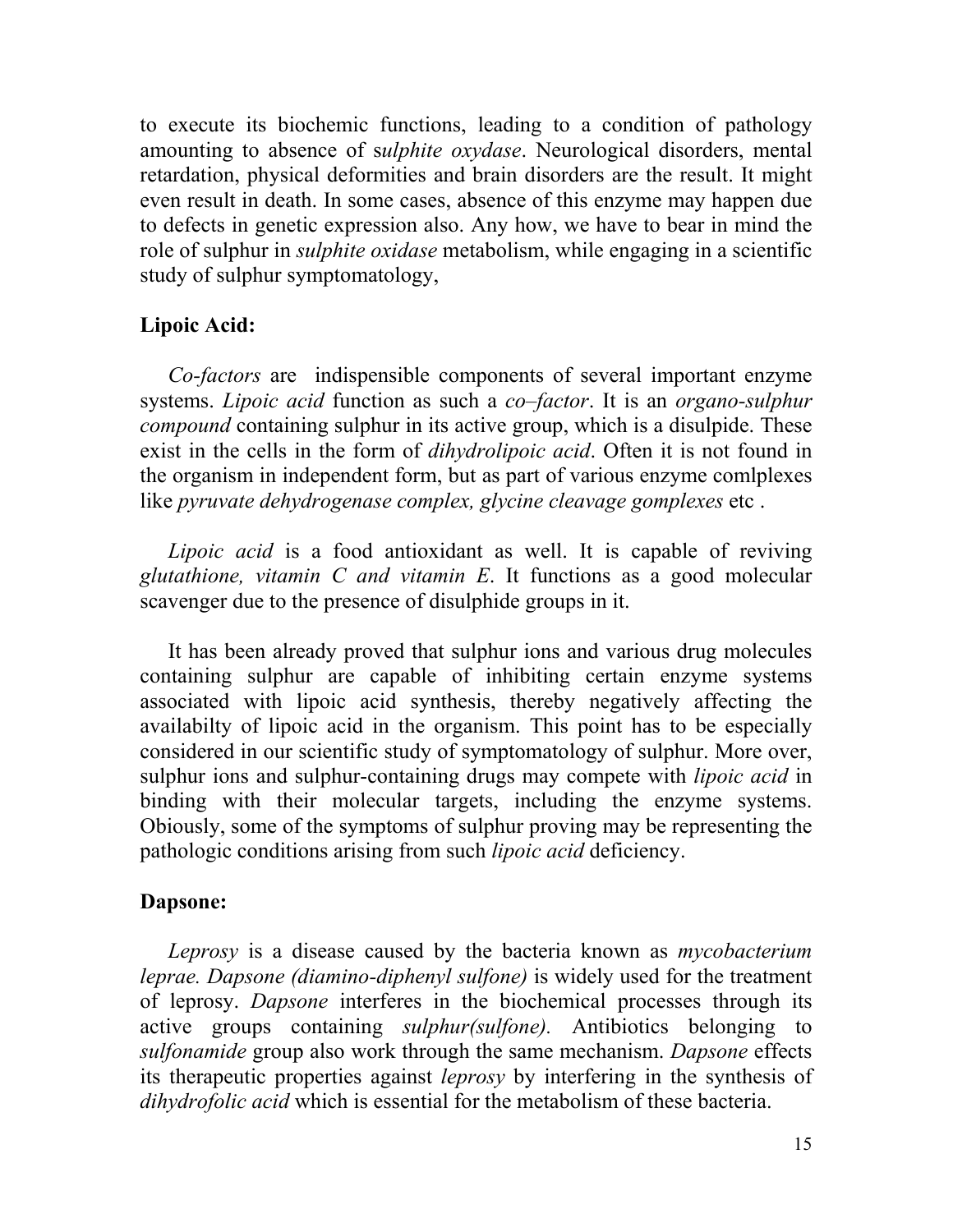Apart from *leprosy*, *dapsone* is found effective in many disease like pemphigoids, dermatitis herpetiformis, linear immunoglobulinA dermatosis, lichen planus, acne etc. Sulphone group of dapsone compete with sulphurcontaining proteins of infectious agents in binding with native biological molecules, thereby exhibiting their terapeutic effects. It is interesting to note that we can see many groups of symptoms of above said diseases in the homeopathic symptomatology of sulphur. It has been also found that dapsone can be used in the treatment of diseases like *pneumocystic* pneumonia (PCP), idiopathic thrombocytopenic purpura, and toxoplasmosis. Daspone has been indicated as an antidote for some kinds spider poisons also. Dapsone has been effectively used as external application in some non- bacterial skin diseases also.

It has also been observed that the use of *dapsone* results in many types of side effects such as hemolysis, hemolytic anemia, methemoglobinemia, agranulocytosis, aplastic anaemia, cholestatic jaundice, toxic hepatitis, nausea, headache, skin rashes, eosinophilia, insomnia, psychosis, peripheral neuropathy etc. It has been proved that *dapsone* is capable of interfering in the enzyme system known as *cytochrome P450*. Since *dapsone* is a drug containing sulphur in its active group, these observations are relevant in the study of biological roles of sulphur.

#### Further studies required

Sulphur plays many more important roles in biological processes than those already discussed above. Here we have considered some prominent examples only. Homoeopathic provings and symptomatology of sulphur have to be subjected to a thorough re-reading in the light of latest available knowledge regarding the diverse biochemical processes sulphur participates in the living organism. Such a scientific re-reading might help us identify the exact molecular errors underlying each group of complex subjective and objective symptoms attributed to the homeopathic provings of *sulphur*.

Various sulphur-containing drugs of plant, mineral or animal origin, bacterial and viral products, and new generation sulphur-containing synthetic drug molecules also have to be subjected to in-depth study of their chemical structure, biochemical involvement and symptomatology. Such a scientific study may enable us to understand how constitutions of sulphur get evolved in idividuals, as a cumulative result of genetic factors, environment